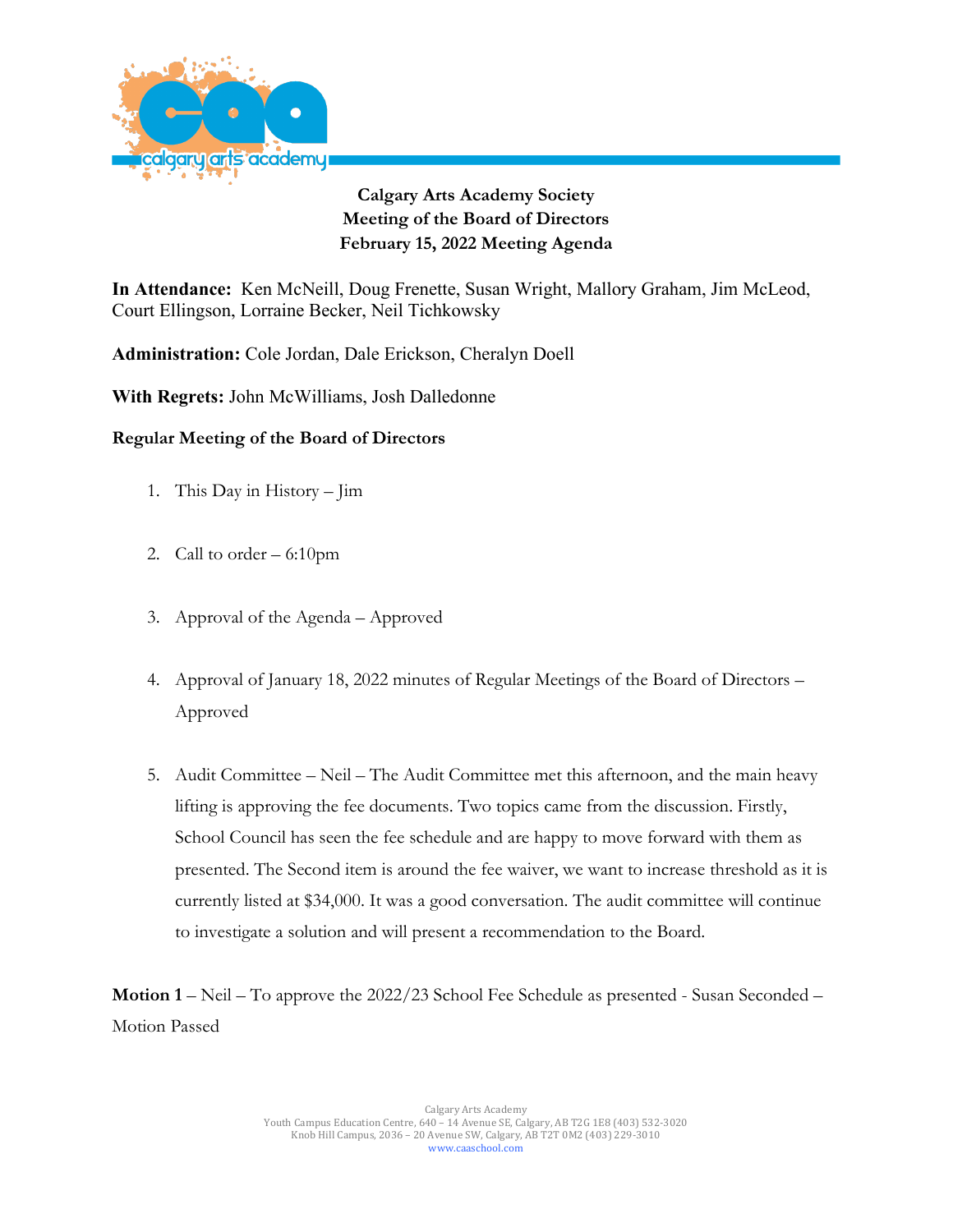6. Superintendent Report – Dale - Congratulations to Calgary Arts Academy for their work on the SLS investigation. Staff did a fantastic job presenting how we identify students with previous codes and showing the individualistic learning contracts to meet each student's needs. Cole also provided all financial costs we incur on Math, Reading and Counseling over the last five years. The end Result is that they were quite impressed on how we meet the needs, and how we work collaboratively. Cole met to discuss the SLS results, and they are very favourable. We are very pleased, as this is the result of the work done over the last 2 years. They truly listened to the individual uniqueness of Charter schools.

As you know we are still waiting on a decision on Ross Carrick school for CAA. Dale talked with a developer and Kingsland Elementary appears to be available through the City of Calgary. We were the first to receive the application and are the first to have sent in our information. We notified Alberta Ed. as well. Under the new funding for the infrastructure, government has loosened and are willing to negotiate leasing. We will continue to pursue both schools as we intend to get one of them. We are still waiting to hear back about Ross Carrick. While Ross Carrick is closer to Knob Hill, the bottom line is we need a school by August.

## 7. Advocacy

- Government Relations Committee Ken No further update
- Capital Plan/Infrastructure Committee  $-j$ im  $-$  No further update
- Community Engagement Committee Joshua No further update
- 8. Governance Committee John No further update
- 9. Social Media Mallory Cheralyn, Josh and Mallory met to discuss social media and to develop a mandate for the committee before adding external members. There will be a full audit of our platforms, to see what is used. Mallory will create a template for a social calendar, and strategy, with instructions for what content to use and how to post. We want to focus on looking at the types of content we should be using.